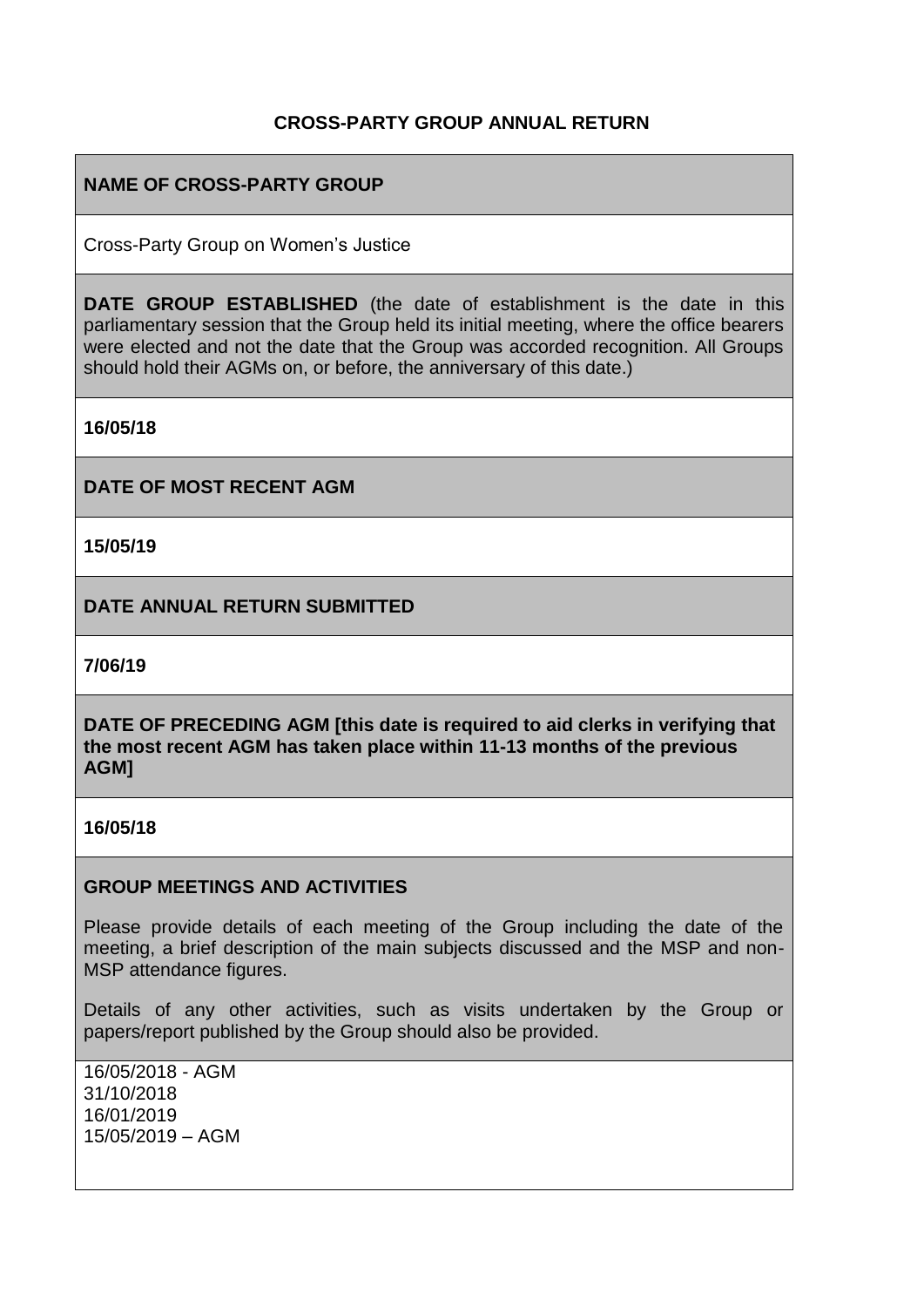Future dates; 25/09/2019 11/12/2019

#### **16/05/18 – AGM**

6 MSPs 11 non-MSP members 1 non-member visitor

- Discussion around alternatives to custody for women.
- Discussion around lack of support for mums in prison, when compared to dads.
- Broad discussion around the various issues that can affect women in the justice system, e.g. mental health, access to legal aid, prison estates, etc.

# **31/10/18**

3 MSPs 6 non-MSP members

- Discussion around the presumption of short sentences.
- Anne Pinkman gave a presentation on a Prison Reform Trust report.
- Discussion around costs of keeping people in custody on remand and cross party support for a reduction in the use of remand.
- Discussion around mental health in relation to women offending.

#### **16/01/19**

5 MSPs

14 non-MSP members

- Wendy Sinclair gave a presentation focusing on the mental health of women in prison.
- Q&A session with Wendy followed.
- Members updates; including discussion around centrally funded places for secure units and them not being funded by local authorities, and whether strip searches are necessary.

#### **15/05/19**

#### **MSP MEMBERS OF THE GROUP**

Please provide names and party designation of all MSP members of the Group.

Rona Mackay MSP – SNP

Richard Lyle MSP - SNP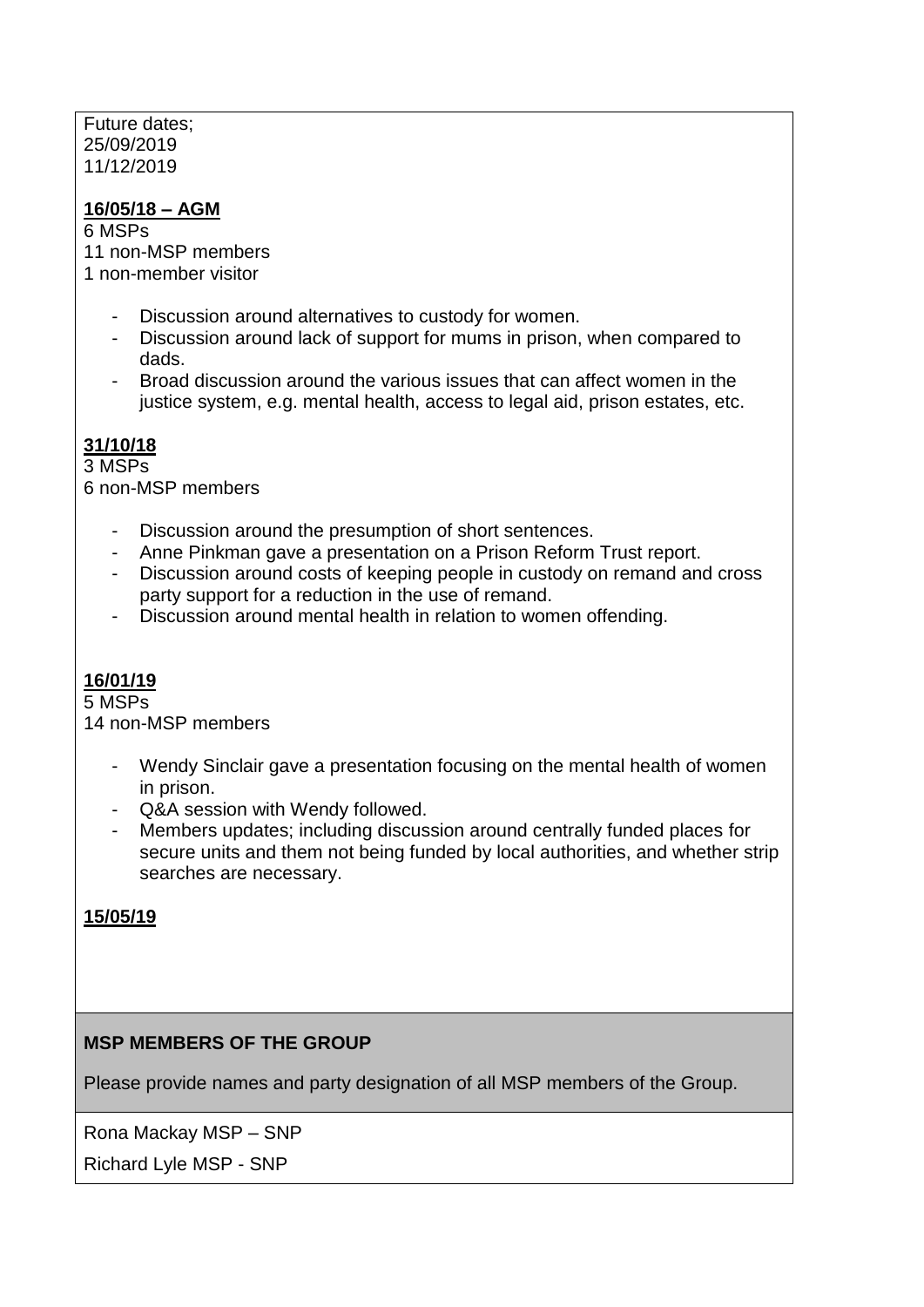Mary Fee MSP - Labour Rhoda Grant MSP - Labour Liam McArthur MSP – Lib Dem Maurice Corry MSP - Conservative Daniel Johnston MSP - Labour

## **NON-MSP MEMBERS OF THE GROUP**

For organisational members please provide only the name of the organisation, it is not necessary to provide the name(s) of individuals who may represent the organisation at meetings of the Group.

| Individuals   | <b>Adel Hill</b>                         |
|---------------|------------------------------------------|
|               | Amy Callaghan                            |
|               | Alicia Turner                            |
|               | <b>Carole Dearie</b>                     |
|               | <b>Clare Hendry</b>                      |
|               | Deborah Carmichael                       |
|               | Deborah Carmichael                       |
|               | Dehorah Russo                            |
|               | Dr Margaret Malloch                      |
|               | Karyn McCluskie                          |
|               | <b>Lily Humphreys</b>                    |
|               | Linda Kincaid                            |
|               | Maggie Mellon                            |
|               | Wendy Sinclair.                          |
|               |                                          |
| Organisations | <b>Community Justice Scotland</b>        |
|               | Zero Tolerance                           |
|               | Prison Reform Trust - Secretary          |
|               | Engender                                 |
|               | Women for Justice                        |
|               | <b>Scottish Community Safety Network</b> |
|               | <b>Justice Watch</b>                     |
|               | <b>Families Outside</b>                  |
|               | Say Women Glasgow                        |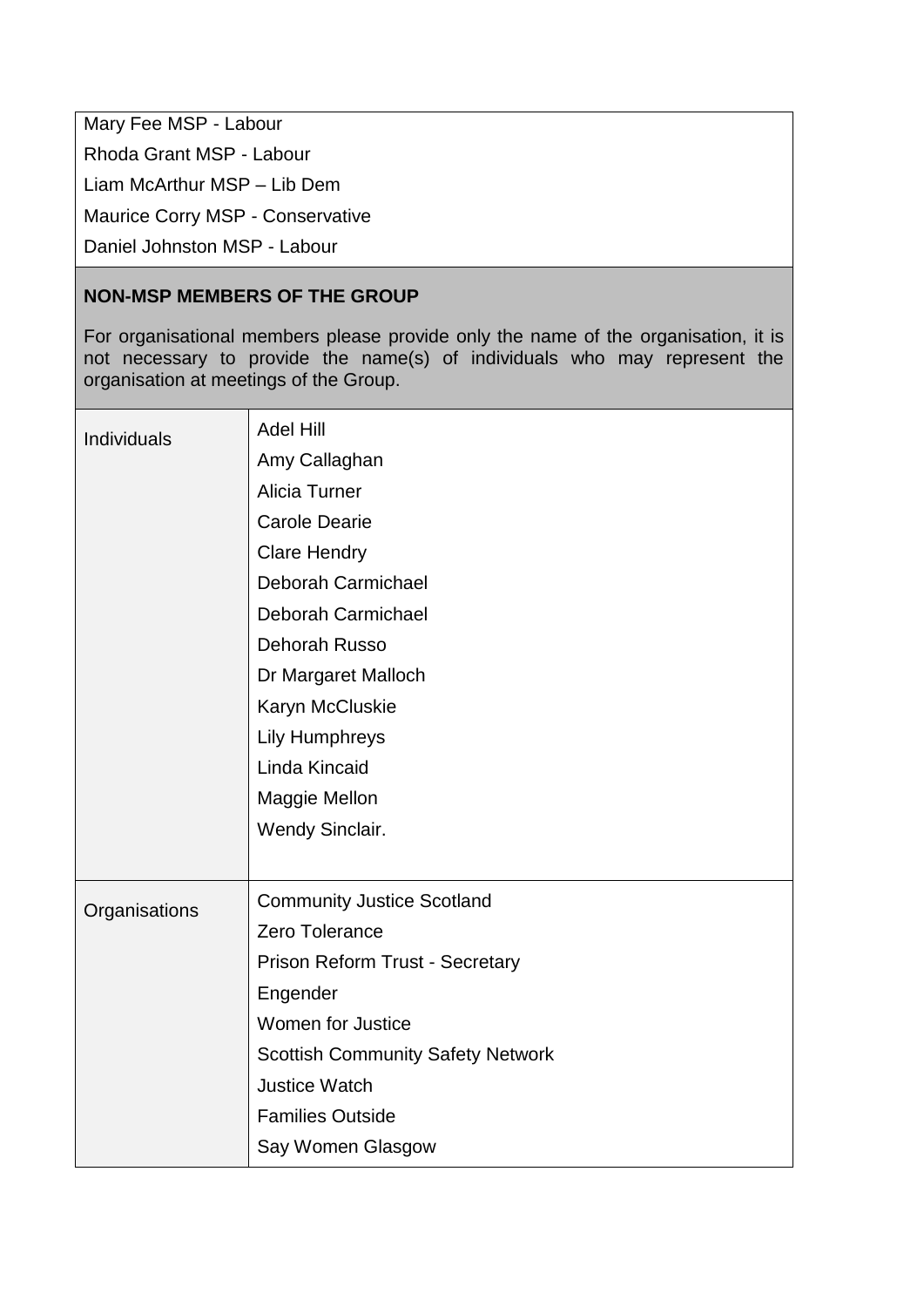| <b>Community Justice Scotland</b>           |
|---------------------------------------------|
| <b>Early Years Scotland</b>                 |
| <b>SACRO</b>                                |
| Scottish Working Group on Women's Offending |
|                                             |

### **GROUP OFFICE BEARERS**

Please provide names for all office bearers. The minimum requirement is that two of the office bearers are MSPs and one of these is Convener – beyond this it is a matter for the Group to decide upon the office bearers it wishes to have. It is permissible to have more than one individual elected to each office, for example, coconveners or multiple deputy conveners.

| Convener               | Rona Mackay MSP                       |
|------------------------|---------------------------------------|
| <b>Deputy Convener</b> | Mary Fee MSP                          |
| Secretary              | Anne Pinkman from Prison Reform Trust |
| <b>Treasurer</b>       | n/a                                   |

# **FINANCIAL BENEFITS OR OTHER BENEFITS RECEIVED BY THE GROUP**

Please provide details of any financial or material benefit(s) received from a single source in a calendar year which has a value, either singly or cumulatively, of more than £500. This includes donations, gifts, hospitality or visits and material assistance such as secretariat support.

Details of material support should include the name of the individual providing support, the value of this support over the year, an estimate of the time spent providing this support and the name of the organisation that this individual is employed by / affiliated to in providing this support.

Groups should provide details of the date on which the benefit was received, the value of the benefit and a brief description of the benefit.

If the Group is not disclosing any financial information please tick the box to confirm that the Group has considered the support received, but concluded it totalled under the threshold for disclosure (£500).  $\vert x \rangle$